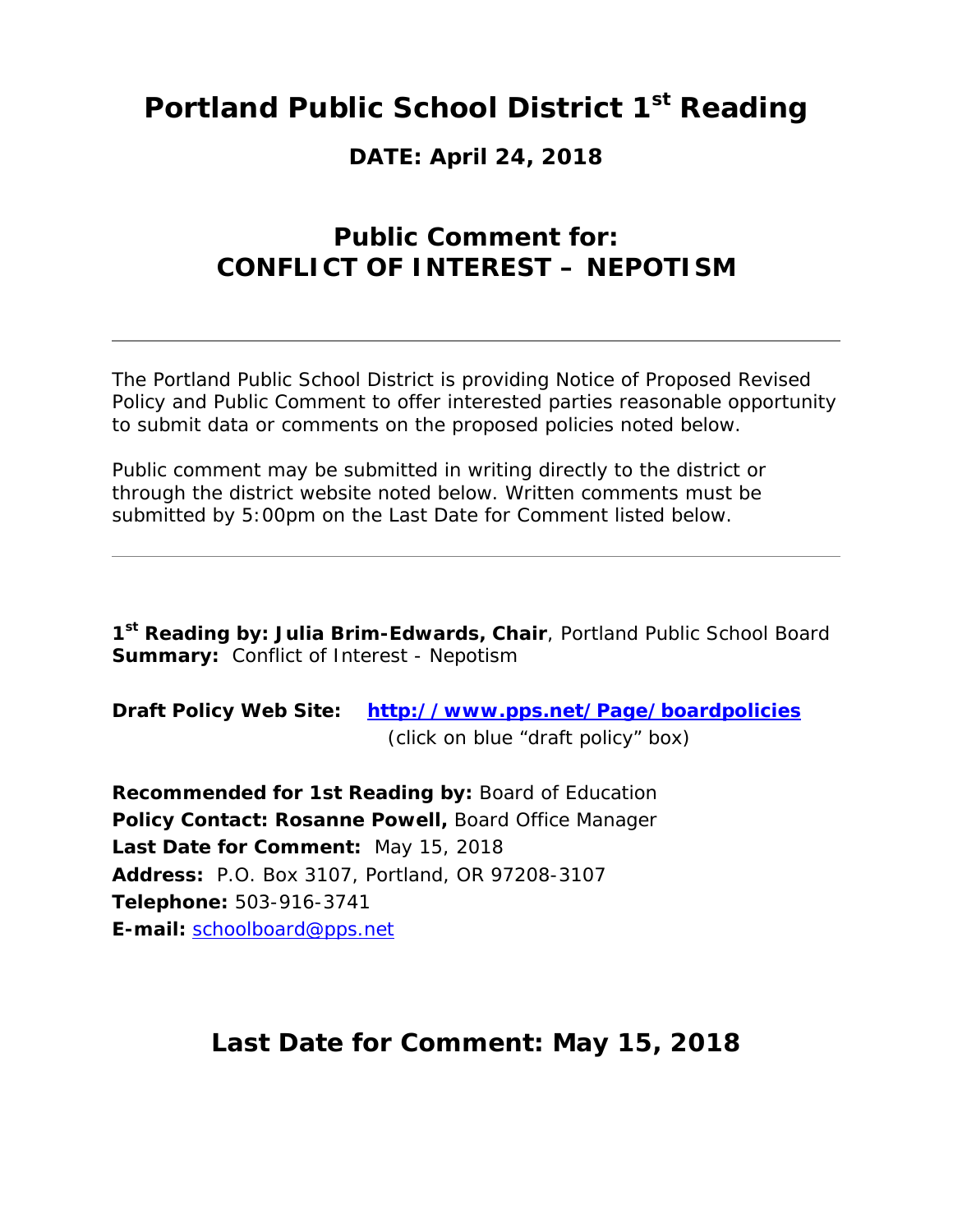

**BOARD POLICY** CONFLICT OF INTEREST ‐ NEPOTISM

#### **I. Purpose and Objectives**

Portland Public Schools is committed to the highest standards of ethical conduct and professionalism. This policy sets forth guidelines for PPS employees to avoid conflicts of interest caused by real or perceived favoritism based on family or personal relationships.

This policy is intended to promote public confidence in the impartiality and independent judgment of PPS employees by setting clear expectations about reporting and mitigating any impacts of actual or perceived nepotism.

#### **II. Definitions**

- *a. Line of Authority* means employees for whom one directly or indirectly, through a chain of direct reporting relationships, has responsibility for directing or overseeing the activities of and/or for evaluating their performance or conducting observations supporting evaluations or approving salary or employment changes.
- *b. Related* means belonging to the same family by blood, adoption, or marriage; in a domestic partnership or cohabitation arrangement; or in a romantic, sexual, or other consensual relationship that may give the appearance of favoritism. The nature of relationships varies widely, so it is not possible to define precisely and exhaustively all situations in which a potential conflict of interest may arise. Any close personal relationship that may create real or perceived favoritism should be considered under the definition of *related* in all circumstances covered by this policy.

#### **III. Nepotism in Employment**

- a. PPS permits the employment of qualified individuals who are *related* to employees as long as the relationships are disclosed and either the conflict can be mitigated or such employment does not create a real or potential conflict of interest.
- b. Employees shall recuse themselves from participating in any employment process or decision regarding *related* individuals, working in the same or different areas, with whom the employee would have direct or *line of authority* reporting relationship. Employment processes or decisions that the employee should recuse themselves from include, but are not limited to, any activity that has the ability to impact a decision to:
	- i. hire, retain, or terminate employment
	- ii. transfer, promote, or otherwise change status
	- iii. identify or assign duties or responsibilities
	- iv. evaluate and document performance, or
	- v. determine or influence compensation or any other terms, conditions, or benefits of employment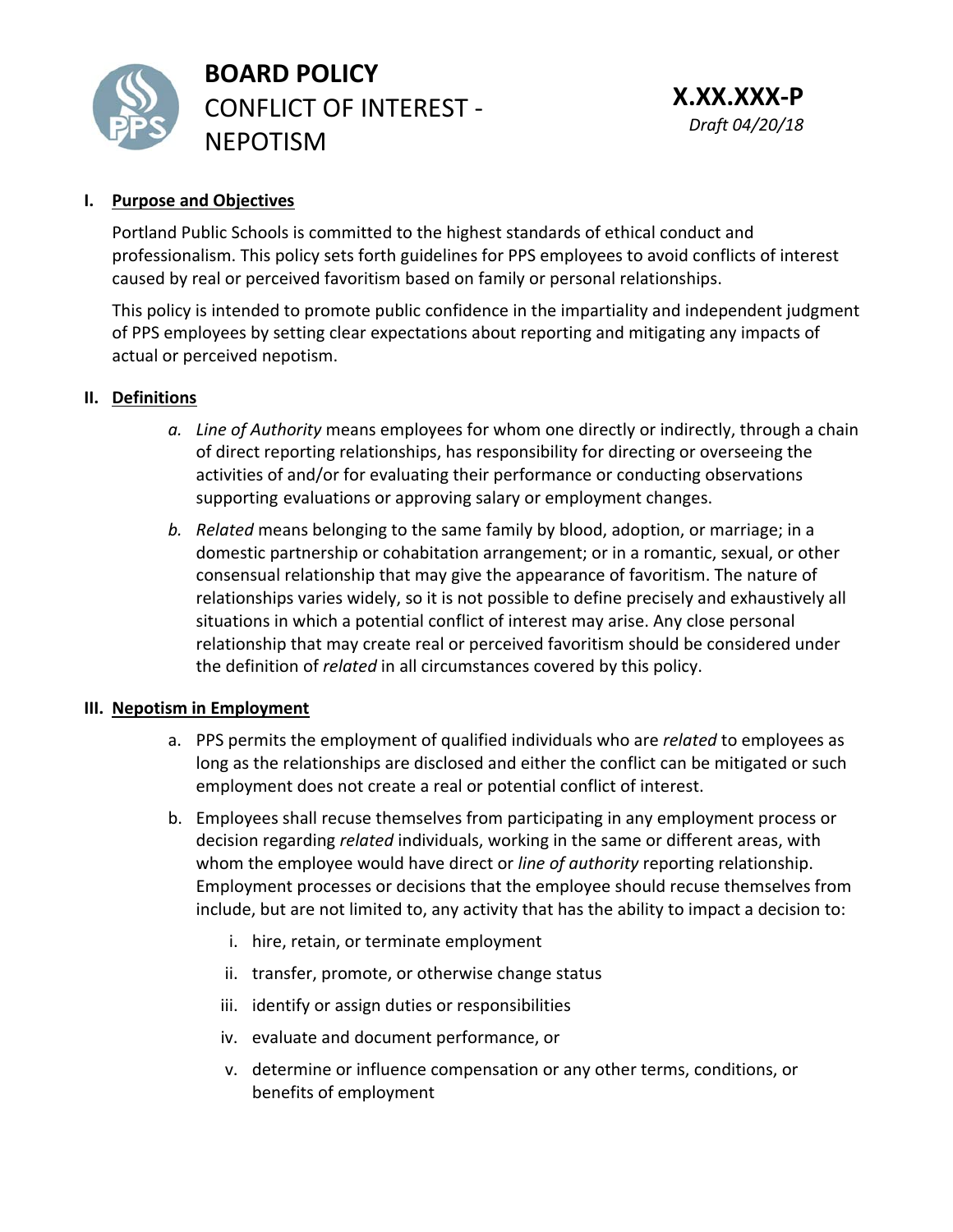

**BOARD POLICY** CONFLICT OF INTEREST ‐ NEPOTISM

#### **IV. Nepotism in Contracting and Procurement**

- a. PPS permits the contracting with qualified vendors who are *related* to employees as long as the relationships are disclosed and either the conflict can be mitigated or it does not create a real or potential conflict of interest.
- b. Employees shall recuse themselves from participating in any procurement process or decision or contract management activity regarding independent contracts to any *related* individual or a business entity in which a *related* individual has direct or indirect ownership or decision‐making authority or influence over the area responsible for providing or evaluating the contracted goods or services to Portland Public Schools.

#### **V. Application to School Board Members**

- a. School Board Members shall not recommend, advance, or advocate for employment or employment decisions regarding specific *related* individuals, although this policy does not prevent School Board Members from recommending, advancing, or advocating for employment.
- b. School Board Members shall not recommend, advance, or advocate for independent contracts to any *related* individual or a business entity in which a *related* individual has has direct or indirect ownership or decision‐making authority or influence over the area responsible for providing or evaluating the contracted goods or services to Portland Public Schools.
- c. If a School Board Member is in a position where they may vote on an agenda item where there is a real or perceived conflict of interest related to nepotism, Board Members are required to report real or perceived conflicts as required by law.

#### **VI. Reporting**

- a. The District shall create an Administrative Directive to outline a process for reporting and tracking any real or perceived conflicts of interest related to nepotism, as well as the agreed‐upon mitigation strategies for managing such conflicts.
- b. Employees shall report any potential employment or contracting of a *related* individual to their immediate supervisor and via the process identified in the Administrative Directive, prior to proceeding with any employment or contracting of a *related* individual. The supervisor shall determine whether a conflict exists, and if so, provide a recommendation to mitigate the conflict to Human Resources.
- c. The Chief of Human Resources, or their designee, will review the report and supervisor's mitigation recommendation.
- d. The Chief of Human Resources shall report any potential employment or contracting of an individual *related* to the Chief of Human Resources to the Superintendent.